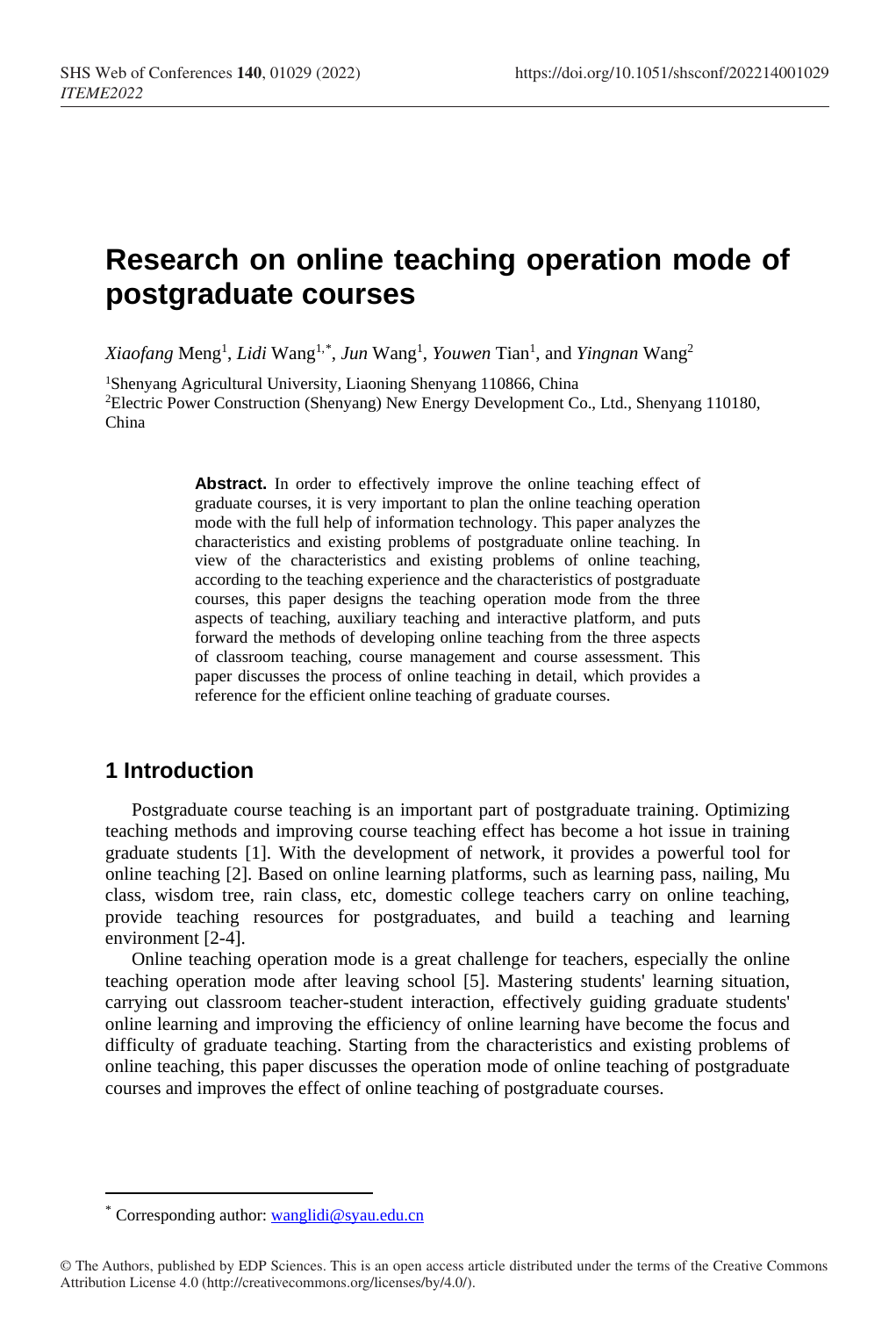## **2 Characteristics and existing problems of online teaching**

#### **2.1 Characteristics of online teaching**

In the process of online teaching, there is a lack of communication between teachers and students. Students' satisfaction with learning materials, effect and communication is low [6]. Especially when graduate students leave school, online teaching loses the advantage of centralized learning in school. For learning in the school, according to the characteristics of curriculum knowledge, teachers can complete theoretical learning in the classroom. Teachers can choose to study in the laboratory, cooperate with relevant experiments to verify the theorems, laws and conclusions of the course, and complete the necessary practical application. Teachers can also choose on-site teaching and use their knowledge to analyze the on-site operation. In centralized learning, teachers and students are in the same time and space. Through face-to-face communication and interaction, teachers can timely grasp students' learning status, analyze students' learning effect, and then give corresponding guidance according to the actual situation.

In online teaching, the teaching and learning environment has changed, and all teaching activities need to be completed with the help of the network. Because of network speed and congestion, teachers and students are not synchronized when receiving information. In the process of teacher-student interaction, teachers or some students have announced the answers to the questions, while some students have not heard the questions. Unfortunately, the network failure directly leads to the inability of online teaching.

When leaving school, online teaching has become a decentralized learning state. Students are no longer learning with their classmates, without the learning environment, and can not see the figure of their classmates struggling. The mutual encouragement and learning competition between students is not obvious. Therefore, the learning atmosphere is weakened, learning inertia is enhanced, and learning efficiency is reduced.

In the process of online teaching, based on modern information technology means, through online teaching, video, discussion and other methods, students can arrange their own learning according to their own situation, which is not limited by traditional classroom. And students can easily study the key and difficult knowledge, so as to stimulate students' interest, strengthen students' memory, tap students' potential and cultivate students' ability. It can effectively improve the traditional teaching operation mode.

### **2.2 Existing problems of online teaching**

In view of the characteristics of online teaching, teachers cannot supervise students' learning face-to-face, observe students' learning status, and ensure that students seriously complete the learning of relevant course contents. Because even if the teaching platform and online classroom show students online, and can count students' learning situation and learning progress, it can not guarantee students' learning quality.

In addition, online teaching has greater freedom. Many students can study online anytime and anywhere. As long as there are enough learning materials, students can arrange their own learning. If students do not study each course according to the curriculum arranged by the school, it will lead to great differences in students' learning progress of the same course, Finally, it will affect the completion of the course teaching plan. More importantly, online teaching focuses on students' learning. Students' learning depends on students' subjective initiative. If students lack self-control ability, leisure and entertainment will occupy most of the time. Therefore, the main problems in online teaching include learning time, learning progress, learning content and learning effect.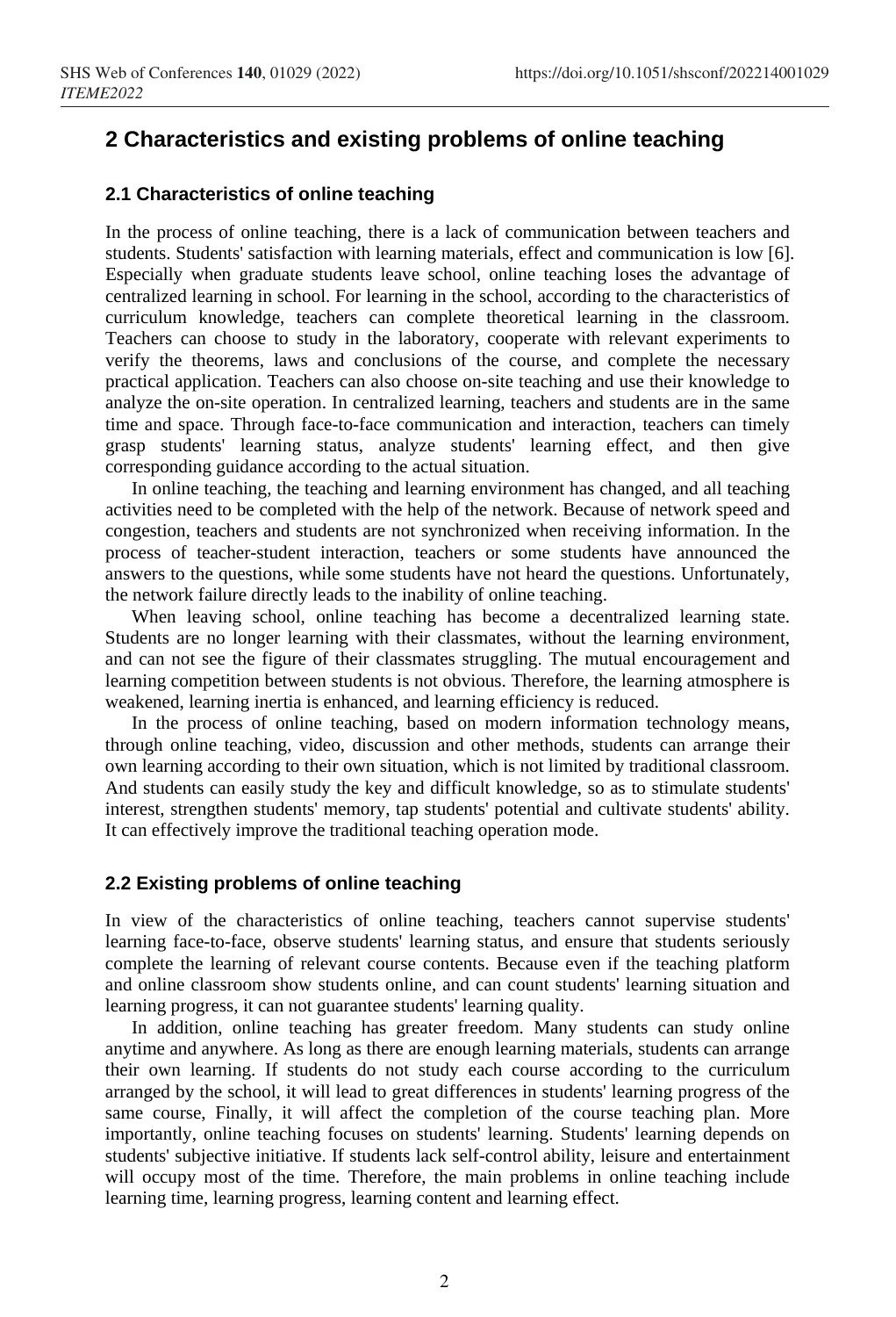### **3 Design and practice of online teaching operation mode**

In view of the characteristics and existing problems of online teaching, teachers need to make full use of information technology to plan the operation mode of online teaching, so as to effectively improve the teaching effect. In order to successfully complete the teaching tasks of the course, according to the teaching experience, the teaching operation mode can be designed from three aspects: teaching, auxiliary teaching platform and interactive platform, such as the teaching operation mode of "Tencent classroom + Yiersi platform + QQ group interaction". Carry out relevant online teaching from "classroom" teaching, curriculum management and curriculum assessment.

### **3.1 Classroom teaching**

Classroom teaching is the basic form of teaching. High quality and efficient classroom teaching is the basic prerequisite to promote students' effective learning. In particular, theoretical courses cannot lack classroom teaching. Teachers need to explain in detail to help students understand the relevant concepts, basic theories and applications of the course. Considering the actual situation of online teaching, according to the teaching experience of many courses, classroom teaching should include online teaching, online puzzle solving, offline discussion and course homework.

(1) Online teaching

Online teaching is based on the teaching platform. For example, online course teaching is completed through "Tencent classroom". After students are online, teachers use the screen sharing and teach the course content. Online teaching means that teachers explain the contents of each chapter online, just as teachers and students study in the classroom. Considering the network situation and the review of students, it is best to record videos of all the contents of online teaching and upload them to the auxiliary teaching platform, such as uploading the videos to the "Teaching video" column of "Yiersi platform". Students can watch teaching videos anytime and anywhere as long as they log in to the auxiliary teaching platform. In this way, students can further study the relevant contents of the course repeatedly and selectively according to their own learning situation.

(2) Online puzzle solving

If students have doubts about the course content taught online by teachers through the teaching platform, they need to be solved in time, especially for theoretical courses. Using the "online puzzle solving" mode, students can leave messages online in time, students can also apply for online speech, and put forward their own questions. Then the teacher explains students' questions online. Online puzzle solving is convenient for teachers to solve students' puzzles in time in the "classroom".

(3) Offline discussion

Considering the characteristics of knowledge, it is not enough to only rely on online classroom learning, but also need "offline discussion". The "offline discussion" of the course is realized through the auxiliary teaching platform, such as "Yiersi platform", and both teachers and students can post or reply. Through off-line discussion, students can express their own views and see the views of other students. Therefore, it can not only help students understand the knowledge points of the course, but also expand the knowledge system of the course. It is also helpful to find the deficiencies in curriculum learning.

(4) Course homework

Course homework is also a very important link in course learning, which can be realized through the auxiliary teaching platform. Course homeworks are set according to the course content and the connection with other courses. Based on the course assignment, the students' ability is preliminarily cultivated to integrate the knowledge of this course and the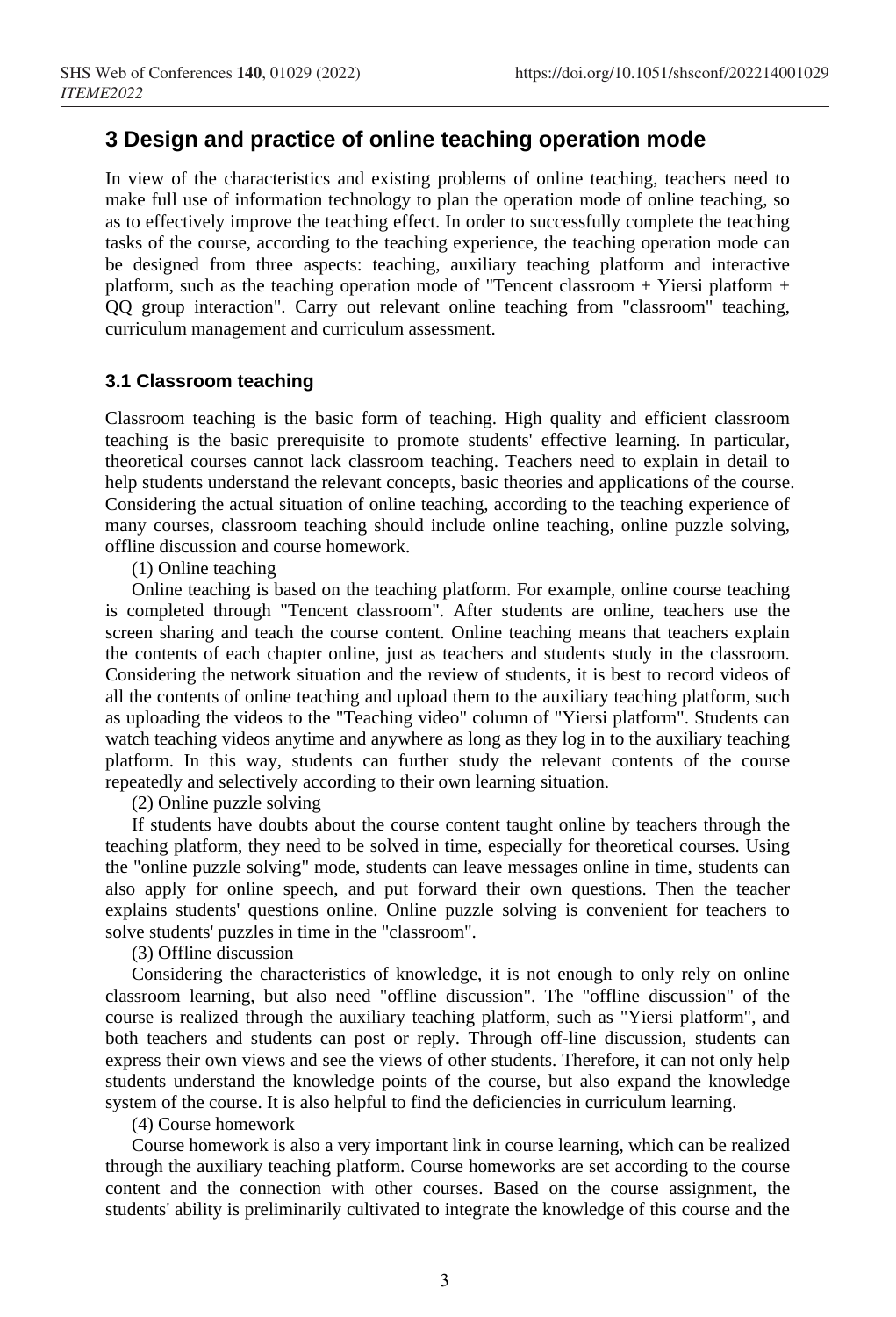knowledge of this course with other courses. And the students' ability is also cultivated to use the relevant contents of this course to deal with practical problems. After students finish their homework, they need to upload it to the "Homework management" of the auxiliary teaching platform. Teachers can review students' homework online and upload comments.

#### **3.2 Course management**

The effectiveness of "Classroom" teaching is inseparable from "Course management", which is realized through auxiliary teaching platform and interactive platform, such as "Yiersi platform" and "QQ group". Course management includes sign in for class, online question answering, learning statistics and online test.

(1) Sign in for class

Class attendance can remind students to start class. For example, sign in for class through the collection form of QQ group. Before class, the teacher shares the collection form to the course QQ group, and then the students fill in their name. A collection form can record the time when all students pay attention to class.

(2) Online question answering

In order to master the students' mastery of the course content, when the online teaching is completed, students need to answer the questions related to the course content online and submit the answers through the interactive platform within the specified time, such as using the collection form of QQ group. According to the answers submitted online by the students, teachers can clarify the shortcomings of the students in this course, and it is also convenient for the teachers to correct or supplement the relevant contents in time.

(3) Learning statistics

Learning statistics can be completed based on the auxiliary teaching platform. For example, the "learning" option of "Yiersi platform" can count students' learning. Learning statistics can intuitively grasp the learning progress and learning distribution time of students' teaching courseware, teaching video and teaching materials.

(4) Online test

To further master the learning effect of students, online test tasks can be arranged based on the auxiliary teaching platform, such as "Online examination" of "Yiersi platform". It can directly clarify students' learning of relevant contents of the course. Moreover, online tests can encourage students to review and summarize course knowledge regularly.

| <b>Final exam</b><br>results | Usual performance |                       |                 |            |
|------------------------------|-------------------|-----------------------|-----------------|------------|
|                              | Usual test        | Homework and learning | Online question | Offline    |
|                              |                   | statistics            | answering       | discussion |
| 60%                          | .6%               | 1%                    | 5%              | 8%         |

**Table 1.** Assessment results.

## **4 Assessment method**

The assessment method also needs to be considered in online teaching. The assessment of course learning should reflect the students' learning process and effect. Students' learning process can be reflected by their usual performance, according to their participation or completion in each teaching link. The learning effect of students can be determined by the final exam. The final assessment results of the course should include the usual performance results and final examination results. The proportion is very important for the study of graduate courses. It is suggested that the proportion should be between 30% and 50%, as shown in Table 1. Usual performance is given according to online tests, offline discussions, course homework, online question answering and learning statistics.